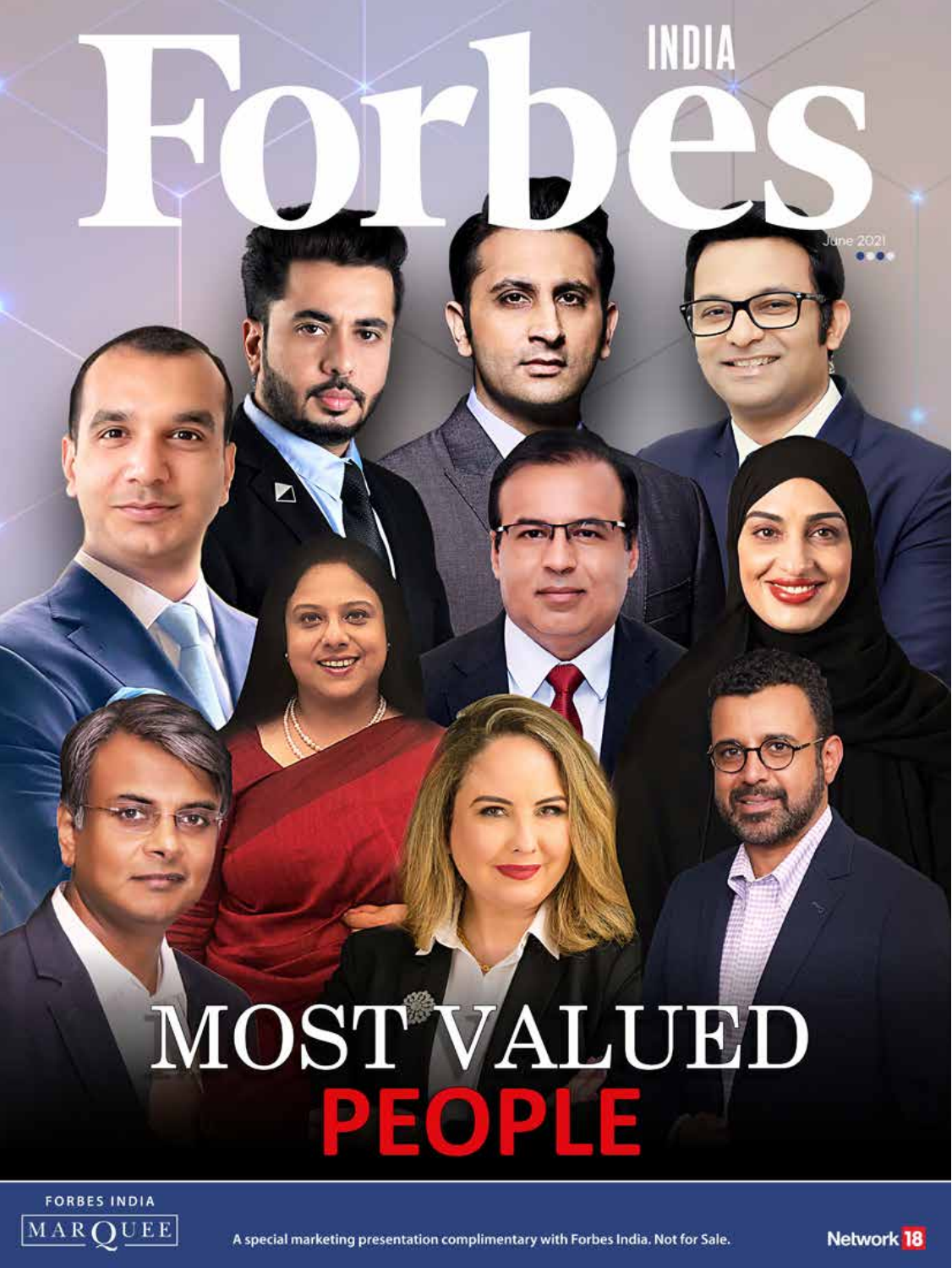

## Grit and the golden touch of Feroz Khan **Grace**

Feroz Khan is a towering man who juggles nick names and personalities effortlessly. From being endearingly called "Pappu mechanic" as a child for his ability to take apart all machines and fix them better than before, to being admiringly addressed as a "geek techie" while a digital professional — Khan's journey is what history is made of. The founder and CEO of DigiFlynt has traversed an interesting path — from studying in a small town at Gomia in Jharkhand, India, to now spending sunny days at beaches and balmy evenings at Burj Khalifa and Dubai Marina. His grit glitters bright, and he is a gentleman with the touch of Midas.

Khan is a graceful and compassionate individual who wants to propel digital transformation in India and his current career is spiralling him towards becoming a global thought leader in the field of technology. Socially applauded for being generous, Khan has kept his middle-class values intact and strenuously worked over the last 23 years in varied roles, verticals and industries and finally the successful establishment of DigiFlynt in 2021. But the journey has just begun for the man who swears by long drives with family and soulful ghazals as well as Hindi music.

Khan began with enterprise technology and now stands a stalwart in digital and emerging technology. He has a graduate mechanical engineering degree and a post-graduation degree in business administration . He is also a SAP, SFDC, PMP and ITIL certified professional.

Khan started his career as an engineering trainee with an oil company doing maintenance of heavy machineries and equipment. In his own words — one half of his career, 12 years, were spent in domains such as oil and gas, consumer goods and retail-led technology and the other (till now) has been consulting across various industry verticals. He has been involved in strategy and management at consulting firms like BCG and KPMG where he performed excellently in digital and emerging technologies and leading digital transformation projects for various banking and financial services.

A man who never fears rolling up his sleeves and getting his hands dirty in the game, consulting was the biggest turning point and, according to him, the best years of his career till now. Herein, he advised multiple clients, transformed



organisations and mentored many a young consultant with the biggest learnings from his youth on how to see out tough situations and become self-dependent.

The initial years wherein he would be clad in a boiler suit perspiring and greased as a maintenance person, a chance meeting with clients from the South East Asia left him thinking. He approached his manager and found that these suited and perfumed men, who had left him so impressed, were consultants of the SAP software. This is the point his career turned and, as the cliché goes, the rest is history.